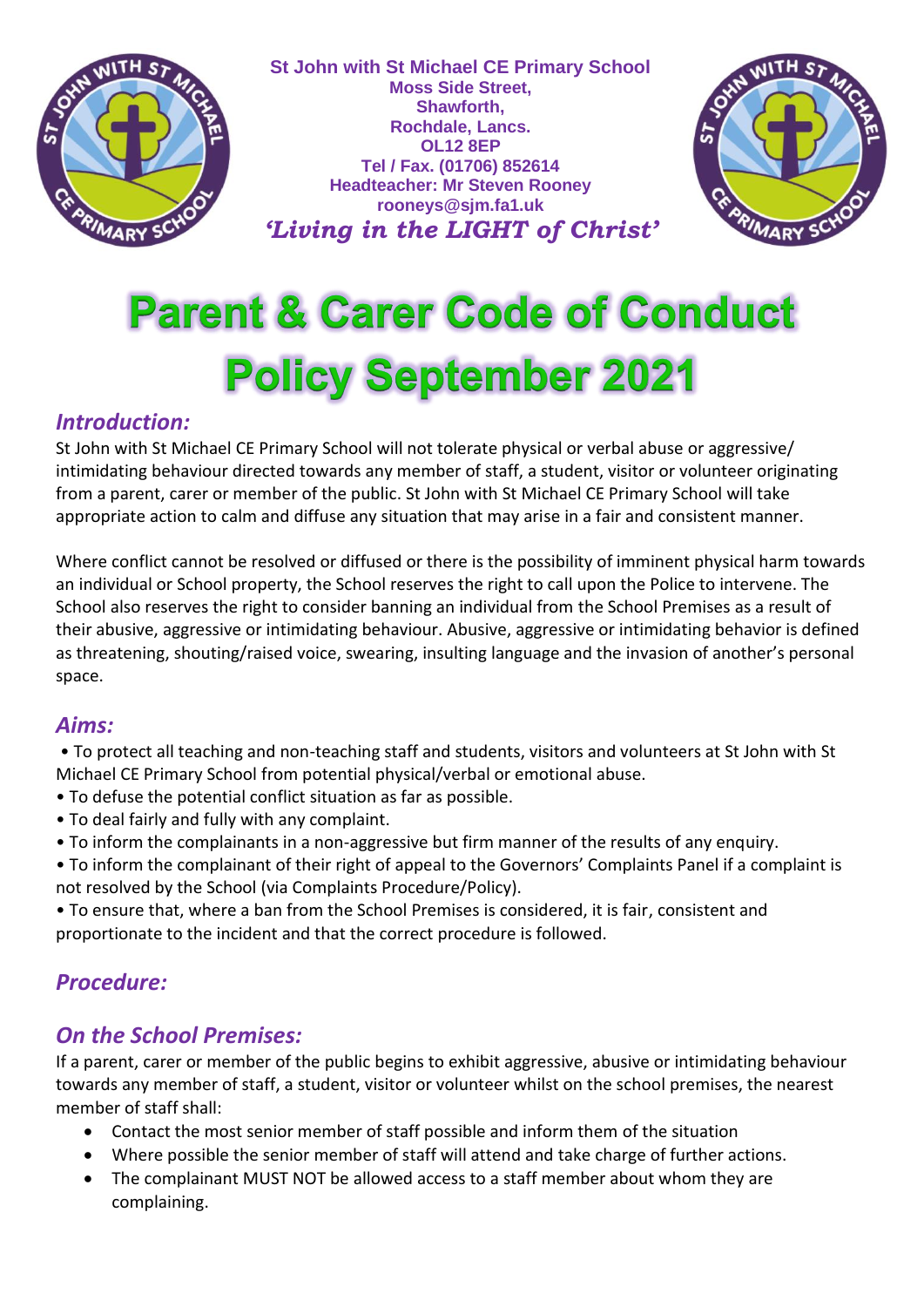### *The Senior Member of Staff shall:*

• Try to get the complainant to sit down quietly in a private situation, where possible, invite another member of staff to join them. Leave clear access to the door, leaving the door open. If this is not possible, ensure the area is cleared of unnecessary people (students, staff or visitors) who could be at risk from harm should the situation escalate.

• Explain that what the complainant is saying is important, that the individual they are concerned about is not available but that the School wishes to hear what they have to say.

• Take notes whilst the complainant is speaking and shall check with the complainant both during and at the end of their statement to ensure that the information they have provided has been recorded correctly.

• Explain that the information they have provided has been taken seriously and will have to be passed to the Headteacher who will investigate and respond directly to them. Confirmation that the School has the complainant's correct contact details shall be obtained.

- Explain that the investigation may take several days but that the Headteacher will contact them.
- Explain that if they are not satisfied with the reply from the Headteacher they are entitled to take their complaint to the School's Governing Body.

• Offer a copy of the School's Complaints Procedure leaflet or direct them to the school website where they can access this information.

• Try to get them to leave in a calm and quiet manner.

If at any stage matter start to get out of control

1. i) The interview shall be terminated as politely as possible,

2. ii) additional help shall be summoned. In extreme cases, (eg threatened or actual physical violence or assault, refusal to leave the premises etc) the senior member of staff shall summon the Police immediately.

#### *Over the Telephone:*

If a parent, carer or member of the public begins to exhibit aggressive or abusive behaviour (eg use of foul language or verbal threats) towards any member of staff during a telephone call, the member of staff shall:

- Calmly state that the language used is unacceptable and that they will end the call if it continues.
- Try to establish the name and contact details of the complainant (and the nature of the complaint if possible) and state that a member of the Leadership Team will return their call as soon as possible.
- End the call. Make notes of what was said immediately on termination of the call and then report the incident to a member of the Leadership Team.

• A member of the Leadership Team will contact the complainant to establish the nature of the complaint and try to resolve the issue.

#### *Written Abuse:*

If a member of staff receives written correspondence (eg letter, e-mail or text, Social media) of a threatening or abusive nature from a parent, carer or member of the public, this shall be reported immediately to a member of the Leadership Team and a copy retained as evidence. The receiving member of staff will not reply to the correspondence without first agreeing the response with the Leadership Team member (or, in preference, the SLT member will respond on their behalf). Whilst the school will make every effort to resolve any issue raised by the complainant, consideration may also be given to involving the Police, especially where threats of violence have been made.